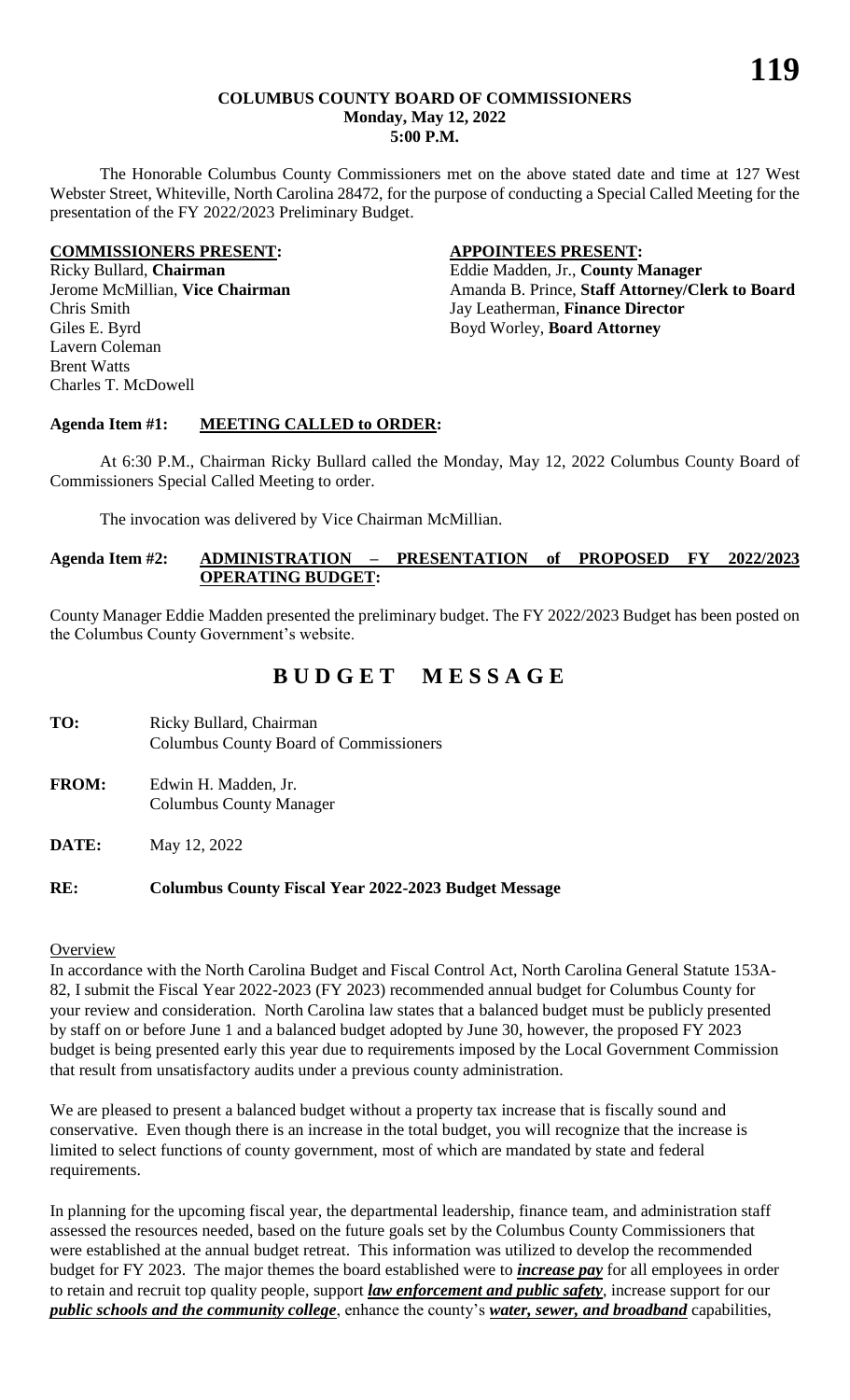and develop new opportunities for *economic development*. In my opinion, the recommended budget is the step in the right direction in addressing each of the priorities set by the board.

The budget team involved departmental leadership in the budget process and relied on their expertise in developing the recommended budget for FY 2023.

The recommended FY 2023 budget provides funding to maintain Columbus County's high quality services, meets the needs of the community and is fiscally responsible with taxpayer dollars.

#### **RECOMMENDED BUDGET**

The FY 2023 recommended budget totals \$99,709,964 for all County operations. Following is the breakdown between the General Fund, Water Fund and all other Funds:

| <b>Adopted Budget</b> | <b>Adopted Budget</b> | Proposed Budget |
|-----------------------|-----------------------|-----------------|
| FYE 6/30/2021         | FYE 6/30/2022         | FYE 6/30/2023   |
| \$74,644,928          | \$67,744,861          | \$70,226,747    |
| \$ 3,960,849          | \$3,691,009           | \$4,470,696     |
| \$20,299,697          | \$21,152,339          | \$25,012,521    |
| \$98,905,474          | \$92,588,209          | \$99,709,964    |
|                       |                       |                 |

Total proposed budget of \$99.7 million for fiscal year ending 6/30/2023 is an increase of \$7.1 million (7.9%) over the adopted budget for fiscal year ending 6/30/2022.

#### **GENERAL FUND**

The General Fund is the main operating fund for the majority of the County operations. We have balanced the budget for FY 2023 without utilizing any funds from the Fund Balance. The FY 2023 budget increased \$2,481,886 (3.7%) over FY 2022 budget. Education expense accounted for \$1,683,499 of this increase. The additional education expense was the pass through of additional funds received from Article 42 and Article 44 sales tax that is required to be distributed to the school systems. Following is more detailed information related to the revenue and expense budget for this fund.

A consultant provided to us from the North Carolina Association of County Commissioners is currently reviewing the Emergency Management System provided to the citizens. Because the study has not been completed and the final cost has not been calculated, we have not included any expense in the FY 2023 budget to address this study. When the study is complete and presented to the Board of Commissioners, a decision will be made at that time on the funding amount and source. We anticipate a formal presentation to the Board of Commissioners with recommendations to be considered after the new fiscal year goes into effect.

This past year the County purchased several buildings to consolidate services and reduce rental expense to outside vendors. This was done to improve the efficiency of the County operations and provide a more centralized area for County residents to conduct business with the County. There were one-time expenses incurred in Facility Services related to the moving of County offices that will not be reflected in the FY 2023 budget.

The County also entered into a lease arrangement with Enterprise to receive new vehicles for the Sheriff's office and other departments. This resulted in additional lease expense in the FY 2023 budget but will reduce capital outlay and maintenance and repair expense for the vehicles.

#### **Revenue**

The chart below shows the various categories of revenue in the FY 2023 budget along with what percentage each category equals.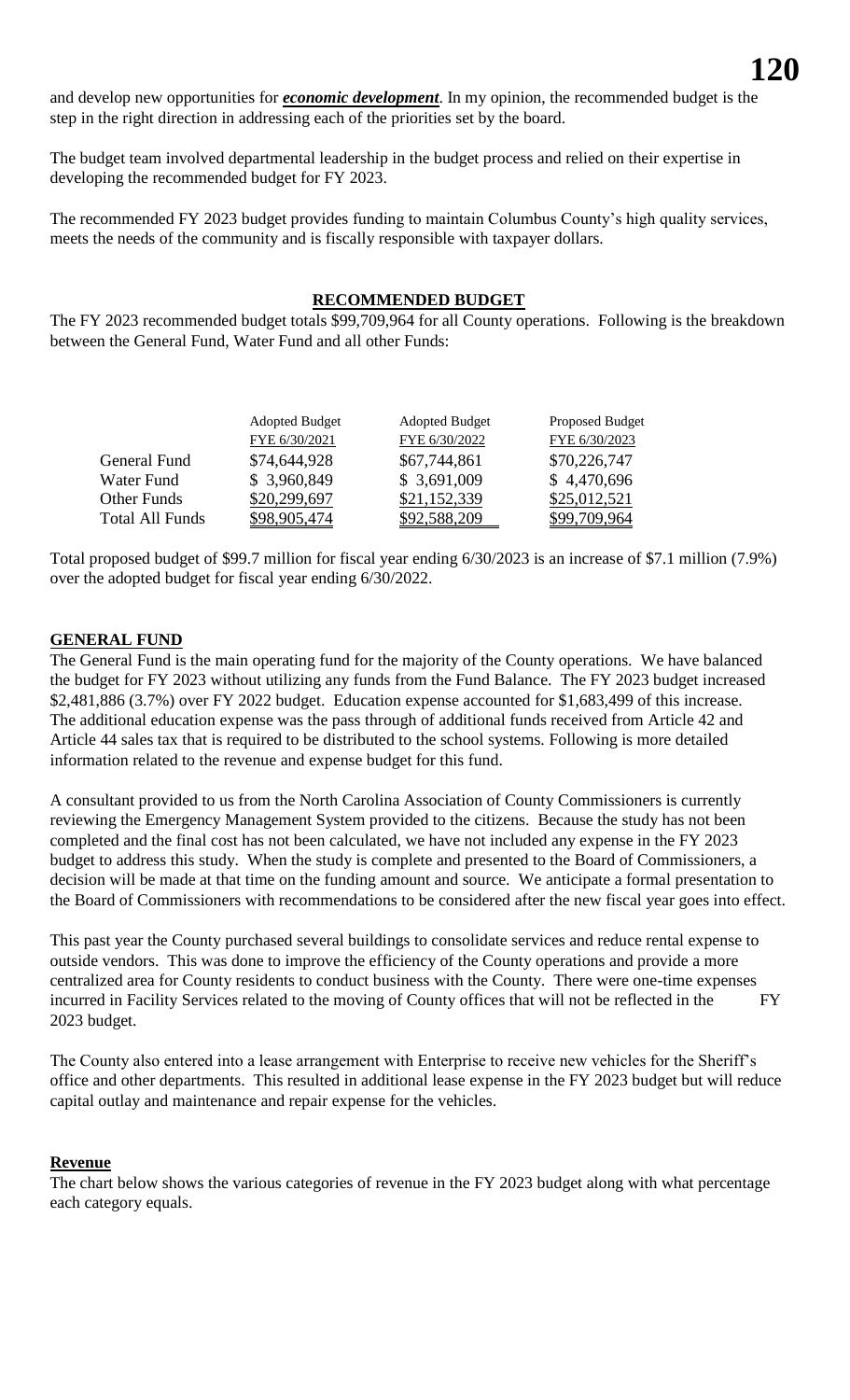

The largest category, *Ad Valorem taxes*, generates 55% of the total revenue budget. We have budgeted \$38.7 million for the Ad Valorem taxes revenue which is an increase of 14.7% over the projected FY 20212022 totals. No change has been budgeted for the current tax rate of \$0.805 per \$100 of assessed value with a collection rate of 97.78% for next year.

*Other taxes*, which comprises 19% of the total budgeted revenue, is the sales tax revenue budgeted at \$13.6 million for FY 2023, an increase of \$999,336 (7.9%) over the projected current year. We have seen a trend of growth in this tax as the population is spending more as the pandemic restraints are being reduced.

*Sheriff's* revenue is comprised of various fees and reimbursements. Total revenue for the Sheriff's department of \$2,198,855 is projected to increase 5.9% over last year's budget. The largest amount is \$1,366,337 for resource officers provided to schools.

*Detention Center* revenue budgeted \$1,090,000 which includes the agreement to house prisoners through the federal inmate program that will generate \$1,000,000 in revenue for the next fiscal year. The agreement provides \$64 per day per inmate plus additional reimbursement for transportation to court appointments. We have budgeted for 42 inmates per day although we can house up to 80 per day.

*Health Department* revenues budgeted at \$2,614,410 is an increase of 2.3% from projected FY 2022 totals. The Health Department contracts with both the State and Federal governments to provide services to the public. The management of the Health Department was conservative in their projections basing them only on the contracts that they have approved from the government at this time. One of the single largest contracts is \$568,000 for school nurses.

*Social Services* programs for low income persons are funded by various State contracts. The budget for these various programs for FY 2023 is \$7,065,913, a 7.6% increase from the FY 2022 projected totals. The management, being conservative in their revenue budget, was basing the projections on the contracts that have been approved to date.

*Aging* department has budgeted \$1,803,080 revenue for FY 2023. The department's revenue is derived from Federal Grants and State programs to provide services to the aging community. The revenue budget for FY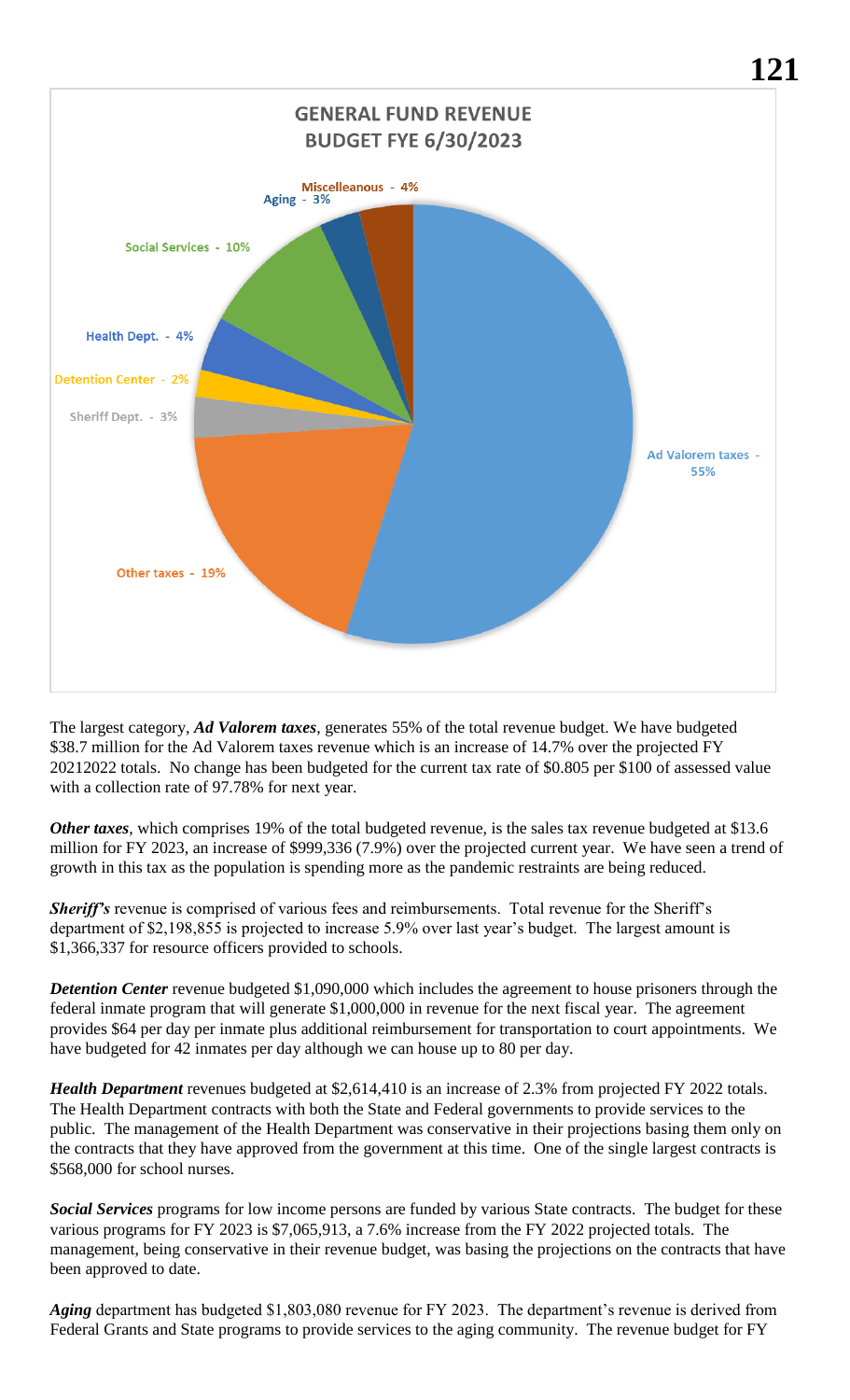2023 is 6.2% higher than the projections for the current year. Their projections are based on information provided by the Federal and State government.

*Miscellaneous* revenue consists of all of the remaining sources in the General Fund not detailed above. The table below details the larger amounts in the miscellaneous revenue:

| <b>Description</b>            | <b>Actual</b><br>FY 2021 | Projected<br>FY 2022 | <b>Budget</b><br>FY2023 |
|-------------------------------|--------------------------|----------------------|-------------------------|
| <b>Investment Earnings</b>    | \$92,312                 | \$(1,833)            | \$15,000                |
| Airport (fuel sales and rent) | 370,228                  | 388,100              | 515,000                 |
| Register of Deeds fees        | 692,600                  | 519,119              | 394,300                 |
| Inspection fees               | 431,510                  | 370,000              | 390,000                 |
| <b>Economic Development</b>   | 62,280                   | 250,300              | 113,000                 |
| Education                     | 143,760                  | 131,507              | 145,000                 |
| Library fees                  | 149,314                  | 131,305              | 131,000                 |
| Rent                          | 115,354                  | 113,276              | 115,719                 |
| Other                         | 535,205                  | 576,383              | 661,768                 |

The total budgeted miscellaneous revenue for FY 2023 is \$3,068,656, which is a 15.8% increase over FY 2022 projections.

Included in the \$3,068,656 revenue budgeted for FY 2023 is \$680,527 that represents the repayment from the Water Fund for advances made by the General Fund to cover the expenses of the new AMR system. **Expenditures**

Total General Fund expenses of \$70,226,747 budgeted for FY 2023 increased over FY 2022 budgeted expenses by \$2,481,886 (3.7%).

The graph below summarizes the expenses by Categories for the County. Each category is compared for the last three years, actual 2021, projected 2022 and budgeted 2023. The largest category is salaries followed by Education. The salaries have increased along with the benefits over the past three years. The majority of other categories have remained fairly constant over the past three years.



**NOTE:** The large increase in miscellaneous expenses for actual FY 2021 included \$10,975.855 that was transferred to Capital Projects including the Water Districts.

Salaries – As we address recruitment and retention, it has been necessary to make strides towards improving salaries for all employees. Columbus County continues to lag behind in virtually every department compared to surrounding counties and from across the state in counties of similar size and demographics. The Cape Fear Council of Government has provided us with data from surrounding counties and towns related to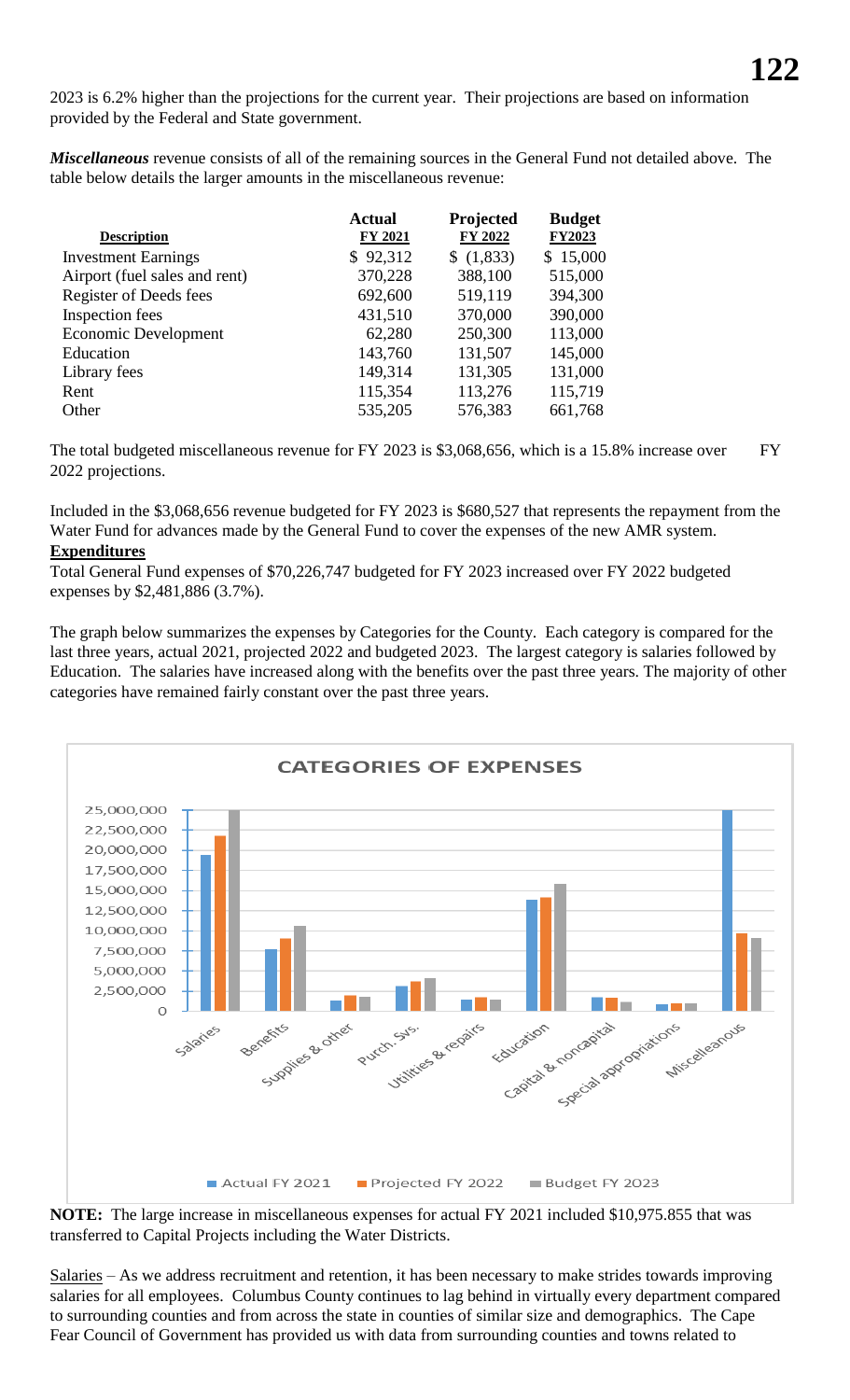proposed COLA adjustments for FY 2023. The report reveals that most towns, cities and counties in the region are proposing at least a 7% COLA. Some are providing one time bonuses, merit raises, and 401 (K) matches in addition to their proposed COLA adjustments.

In order to keep pace and reduce the potential of losing qualified employees, we are proposing a 7% COLA for all employees for FY 2023. The proposed increase only matches or attempts to match what others are doing, it certainly does not close the gap on already lagging salaries and benefits.

Each 1% of COLA increase equals \$260,000 including benefits. Twelve departments have had approved positions vacant during the year which saved in excess of \$1,875,000 in current salaries. Those positions were budgeted to be completely filled in the FY 2023 budget with the exception of the departments with many vacancies, Social Services, Health, Sheriff and Detention. Budgeting to have all of those positions filled accounted for the additional 8% increase in salaries in FY 2023.

Benefits – The total benefits budgeted equal 42.2% of total salaries. The budget for FY 2023 includes a 10% increase in healthcare benefit costs for the last six months of the fiscal year. The retirement contribution has increased 10.5% from last year increasing from 11.44% to 12.64% of payroll for all employees except law enforcement. The retirement contribution for law enforcement increased from 12.04% of salaries to 13.39%, a 11.2% increase. The life and disability insurance expense increases as this is based on total payroll. The higher the total payroll the higher the total expense for this insurance. There were no other changes in benefits.

Supplies and other – Total supplies and other expenses budgeted for FY 2023 of \$1,805,558 decreased \$226,310 (-11.1%) from FY 2022 projected totals. The largest decreases occurred in the various Health Department programs that projected future needs based on historical uses and approved contracts with the state and federal government.

Purchased Services – Total purchased services budgeted in FY 2023 of \$4,105,125 increased \$393,780 (10.6%) over projected FY 2022 totals. The additional increase for purchased services in FY 2023 were for the following:

| \$75,000  |
|-----------|
|           |
| \$199,000 |
|           |
| \$48,000  |
| \$168,000 |
|           |

The balance of the budgeted expenses relates to various maintenance agreements, software licenses, and professional contracts to provide services to all departments.

Utilities & Repairs – Total utilities and repair expenses decreased \$368,297 (-21 %) from projected FY 2022. Although the utility expenses increased 3% to 6%, the repairs decreased \$680,000 in FY 2023 compared to FY 2022. Included in the FY 2022 repair expense was \$525,000 of one-time expense to renovate several County buildings to centralize services.

Education – Total education expense of \$15,825,188 increased \$1,683,499 (11.9%) over FY 2022. The education budget represents current operating expenses and capital improvement requests that will be funded to Columbus County schools, Whiteville City schools and Southeastern Community College. The total includes debt service payments for Whiteville schools and Columbus County schools related to debt incurred for their capital projects. FY 2023 will be the first year of the full debt payment of \$684,315 to USDA for the Whiteville School project.

Capital – The capital and non-capital expenses budgeted at \$1,145,897 for FY 2023 was a decrease of \$499,585 (-30.4%) from FY 2022 projection. The largest budgeted expenditures for FY 2023 were for the following:

| Tax dept.                | \$147,500 | Balance of payment for new tax software                       |
|--------------------------|-----------|---------------------------------------------------------------|
| <b>Facility Services</b> | \$137,000 | \$100,000 for DSS parking lot; \$37,000 roof replacement      |
| Sheriff                  | \$350,000 | Accessories and other equipment for leased vehicles           |
| Detention                | \$125,000 | \$75,000 remodel booking room; \$50,000 remodel nurse station |
| Animal Control           | \$162,000 | Remodel Euthanasia room                                       |
| Emergency                | \$22,500  | 3- self-contained breathing apparatus                         |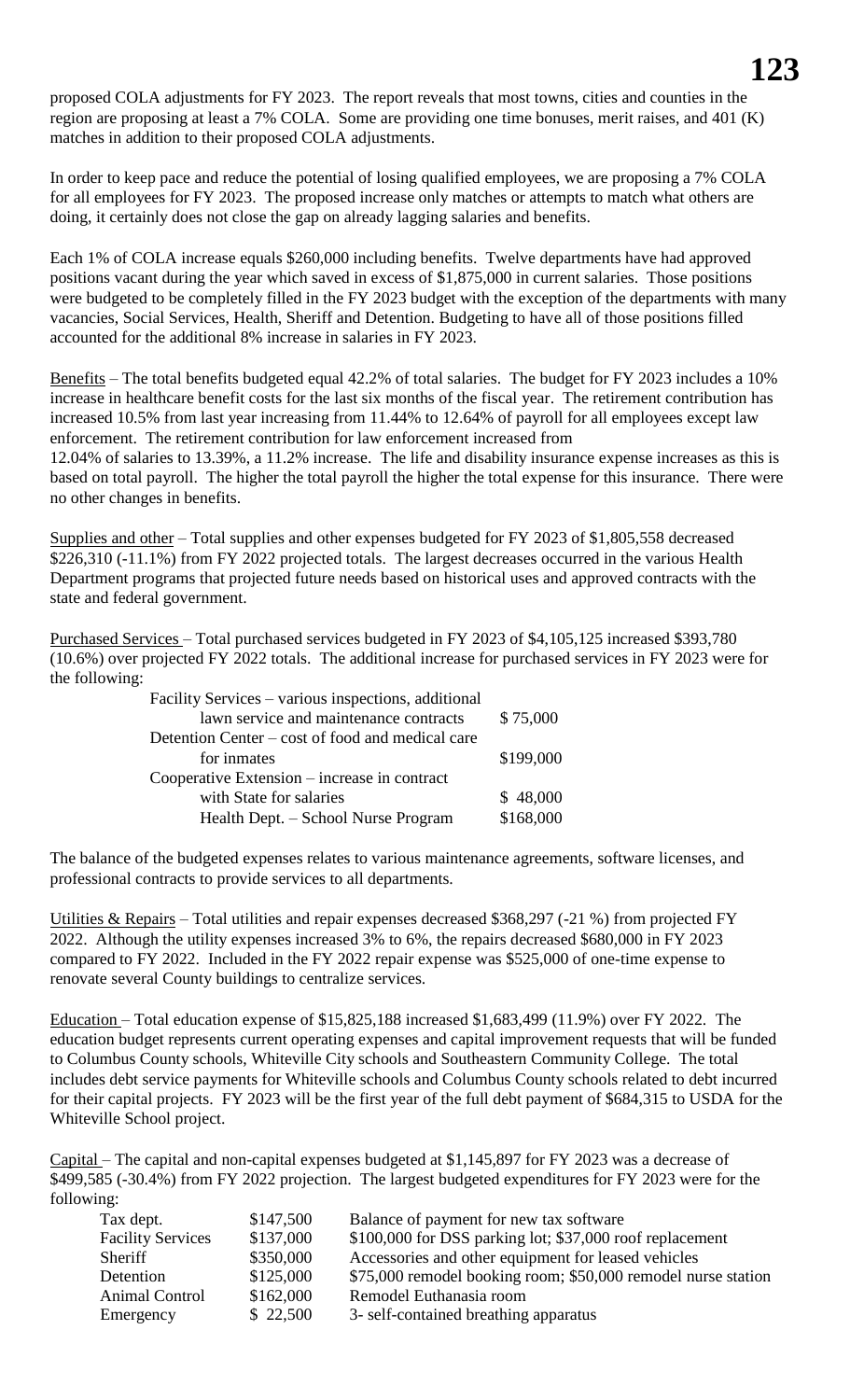Miscellaneous – This expense includes insurance, several fees passed through to the State and other expenses that did not fit the description of any other categories. Budgeted \$9,154,259 for FY 2023 was a decrease of \$551,280 (-6.7%) compared to FY 2022 projections.

The pie chart below provides the FY 2023 percentage of expense by functions. Following will be a detailed explanation of what departments are included in each function and their expenses budgeted for the next fiscal year.



|                                 | <b>Budget</b> | <b>Budget</b> | <b>Budget</b>       |
|---------------------------------|---------------|---------------|---------------------|
| <b>Function</b>                 | FY 2021       | FY 2022       | FY 2023             |
| <b>General Government</b>       | \$7,471,355   | \$7,917,813   | \$8,473,284         |
| <b>Public Safety</b>            | \$14,044,608  | \$16,785,938  | \$17,487,377        |
| Economic & Physical Development | \$2,656,653   | \$2,887,952   | \$2,672,049         |
| <b>Human Services</b>           | \$19,739,214  | \$19,904,198  | \$20,064,845        |
| Cultural & Recreational         | \$2,057,162   | \$2,227,113   | \$2,325,302         |
| Education                       | \$14,289,703  | \$14,141,689  | \$15,825,188        |
| Special Appropriations          | \$1,051,732   | \$1,196,618   | \$1,024,128         |
| <b>Transfer to Other Funds</b>  | \$11,692,440  | 408,079<br>\$ | 94,036<br>S         |
| Debt Service                    | \$1,642,061   | \$2,275,461   | \$2,260,538         |
| <b>TOTAL</b>                    | \$74,644,928  | \$67,744,861  | <u>\$70,226,747</u> |

## **General Government**

*Governing Body* – for FY 2023, expenses increased \$31,148 (11.0%) from FY 2022 projected totals. The increase was in salaries and benefits plus \$8,700 budgeted for software to prepare board packets.

*Administration* – expenses increased for FY 2023 \$144,717 (16.1%). The majority of the increase of FY 2023 was a 17% (\$80,341) increase in property and liability insurance. The Assistant County Manager position was budgeted for 12 months in FY 2023 compared to 9 months actual in FY 2022.

*Personnel* – besides the ongoing expenses in the department, \$13,000 has been included in the FY 2023 budget for additional leadership and employee training courses. Staff development expense was increased \$7,700 for employee luncheon, health and wellness fair and years of service recognition.

*Finance* – budgeted expense for FY 2023 increased \$256,647 (44.0%) over projected FY 2022. The increase is due to the transfer of four full-time customer service positions from the Tax department as we centralized collections, increase of \$30,000 in audit expense and \$37,000 for copy expense and shredding for all departments.

*Tax Administration* – budgeted expense for FY 2023 decreased \$23,505 (-1.4%) with the transfer of four customer service positions to the Finance department. Although the FY 2022 budget included \$295,000 in capital outlay to purchase new tax software, only \$147,500 was spent in FY 2022 with the balance of \$147,500 budgeted for FY 2023.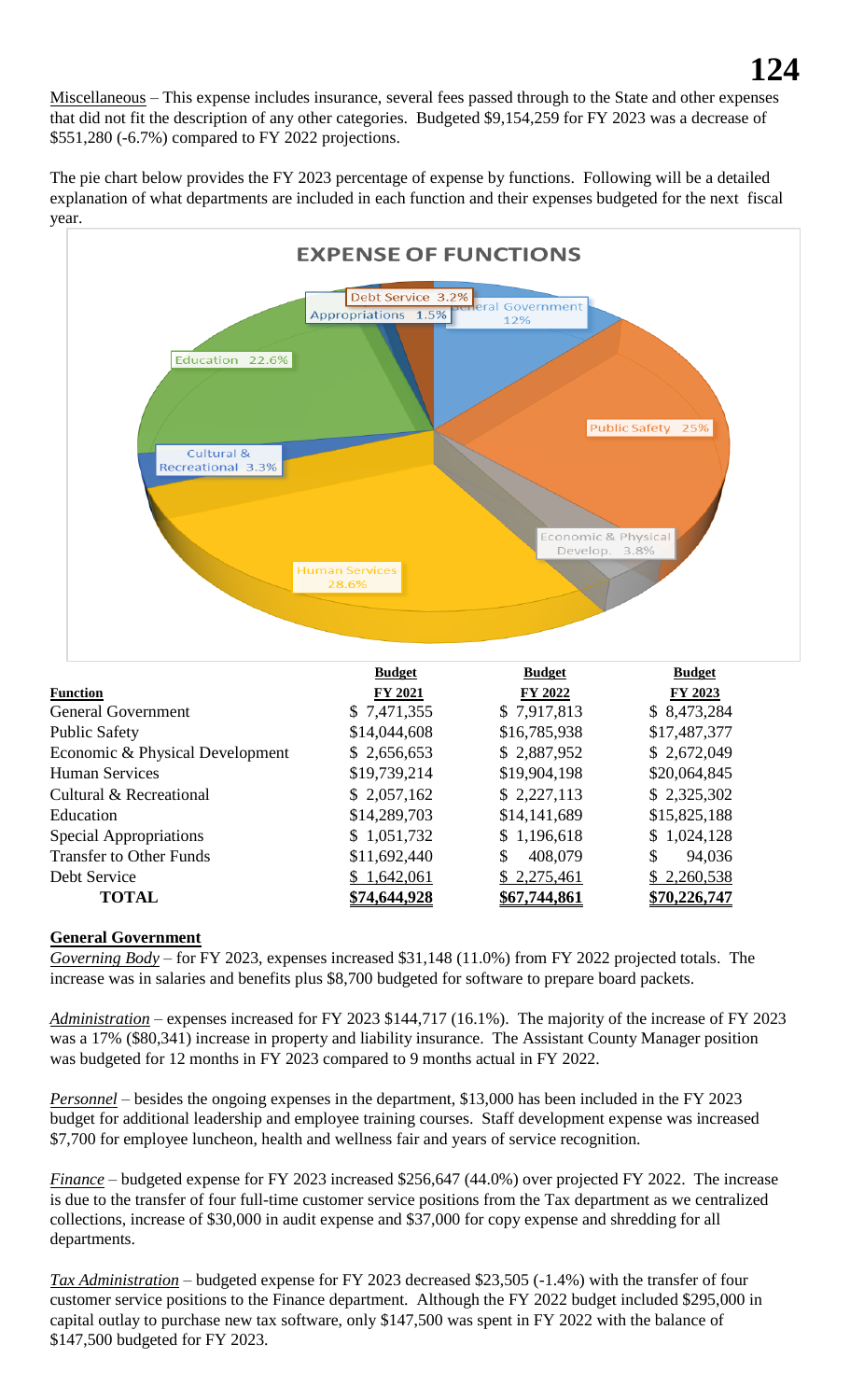*Legal* – budgeted expense for FY 2023 decreased \$26,839 (-11.0%) in salaries and benefits with the retirement of a long term professional replaced with a lower salaried individual.

*Teen Court* – is a state program and the budget is developed by the state.

*Elections* – budgeted expense for FY 2023 decreased \$18,439 (-3.4%) from FY 2022 projections. FY 2022 included a one-time grant expenditure of \$101,917 for new equipment.

*Register of Deeds* – no new positions or significant additional expenses from the current fiscal year projected for this department.

*Management Information Systems* - similar expenses budgeted for FY 2023 as budgeted for FY 2022. Additional expenses in FY 2023 of \$20,000 for website revision and \$19,000 for spam filter and 10-year archive software were added.

*Central Garage* – similar expenses budget for FY 2023 as budgeted for FY 2022.

*Facility Services* – this category consists of the following buildings: Court facilities, Administrative building, Department of Social Services building, Senior Centers, Miller (Health department) building, Soil and Conservation building, Public Treatment Water facility, BB&T north complex and BB&T original Administrative offices and four school buildings.

Total budget for FY 2023 is \$2,175,439, an increase of \$53,727 (2.5%) over projected FY 2022. However, included in the FY 2022 projection is one-time expense of approximately \$525,000 for renovations to the BB&T Administrative offices.

The BB&T Administrative offices were added in FY 2022 and have been renovated to centralize many County services. The budgets include additional housekeeping and maintenance staff, utilities, maintenance and repairs.

*POTW (Public Owned Treatment Water)* – budgeted \$51,042 for FY 2023. This expense represents the administrative costs involved to maintain permits and meet state regulations if the County ever wanted to reopen the treatment plant. Administration will consider future use in FY 2023 and possibly consolidate this operation into the Water District Fund where it is located.

## **Public Safety**

*Sheriff* – the Sheriff's budget for FY 2023 is \$824,727 or 10.0% higher than FY 2022 projections. The largest expense in this budget is for salaries and benefits. Included in the FY 2023 capital outlay for the Sheriff's department is \$350,000 for accessories (radios, lights, signage) for the additional vehicles leased in FY 2023. The use of the Enterprise lease program has allowed the Sheriff's department to replace vehicles more rapidly than an outright purchase. The lease total has increased \$153,401 in FY 2023. Projected savings from the Enterprise program will result in the next few years with lower maintenance costs and higher resale value of used vehicles. Special Services expense is budgeted to increase from \$100,000 in FY 2022 projection to \$150,000 in FY 2023. This is the money that is used to purchase illegal drugs in undercover operations.

*Sheriff's Department Grants* – projected total expense for FY 2022 of \$33,534 with no budgeted expense in FY 2023.

*Detention Center* – FY 2023 budgeted expenses of \$5,224,025 increased \$957,815 (22.5%) over FY 2022 projection. The medical expense for inmates, food and departmental supplies increased \$298,858 (38.6%) due to inflation resulting in an increase from the outside contractor for these services.

*EMS Medical Director* – FY 2023 budget increased \$11,250 based on a new contract negotiated with the provider.

*Emergency Services* – FY 2023 budget of \$1,920,455 is an increase of \$366,970 (23.6%) over FY 2022 projection. The salaries and benefits expense accounted for \$334,198 of the increase over FY 2022 projections. Salaries will need to be adjusted for the 911 telecommunicators to be competitive with surrounding Counties.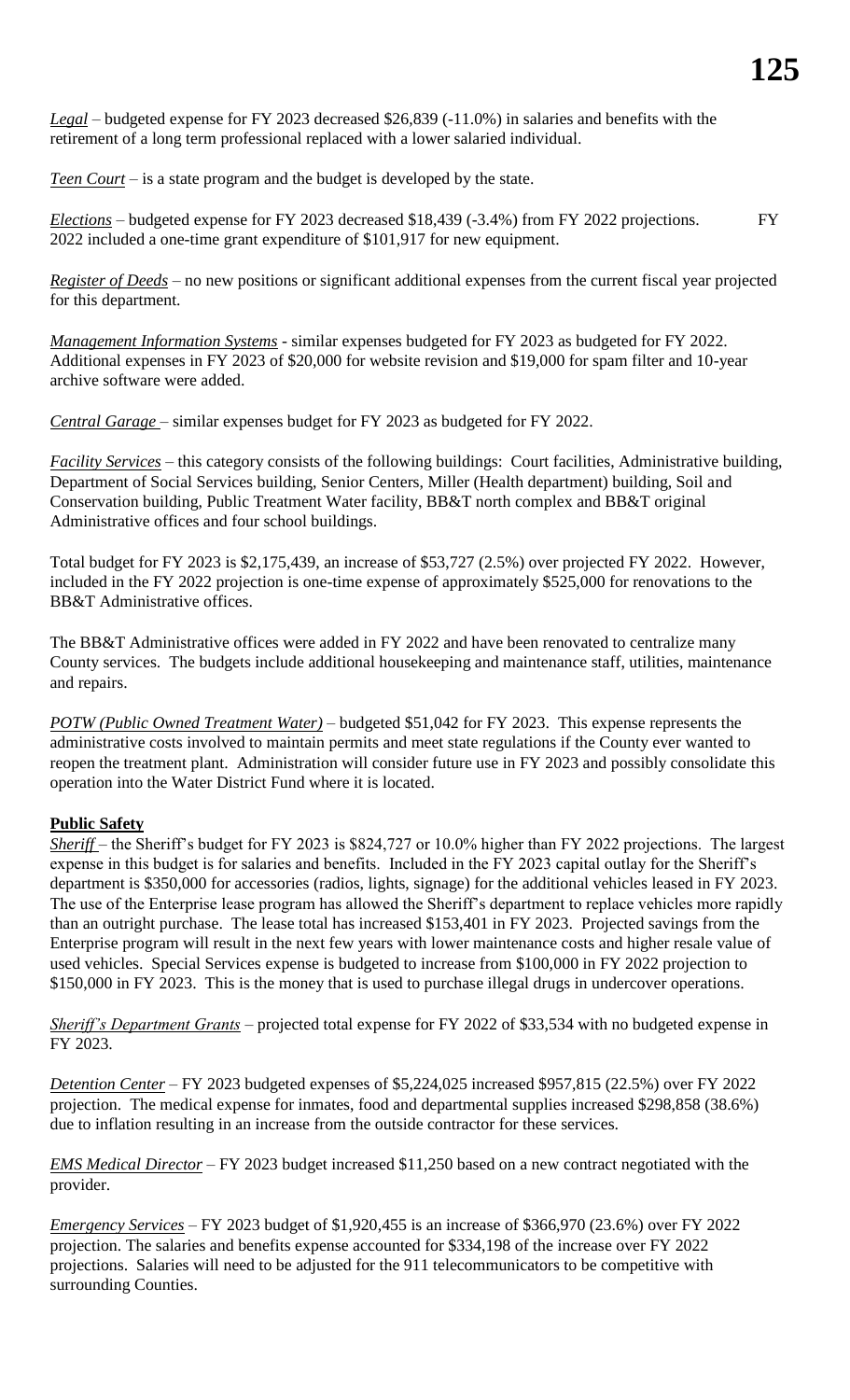*Animal Control* – the FY 2023 budget of \$898,699 is an increase of \$217,849 (32.0%) over FY 2022 projection. The largest increase is in capital outlay of \$162,000 to develop and upgrade a Euthanasia room to meet state standards

*Building Inspections* - similar expenses budget for FY 2023 as projected for FY 2022 with the majority of the increase in salaries and benefits.

## **Economic and Physical Development**

*Airport* – Total budgeted expenses for FY 2023 is \$565,624 compared to FY 2022 projection of \$481,167. The largest expense item in the airport budget is aviation fuel purchased for resale. \$375,000 was budgeted for aviation fuel in FY 2023 compared to \$290,000 projected expense for FY 2022. All other expense items in the budget for FY 2023 are comparable in amounts to the FY 2022 budget.

*Economic Development/Planning* - FY 2023 budget decreased \$127,857 (-9.7%) from FY 2022 projections. The largest decrease of \$140,500 occurred in the Building Reuse Grant expense that will not be available.

*Cooperative Extension* – FY 2023 budget of \$610,219 is \$72,229 (13.4%) increase over the FY 2022 projections. The largest line item is contracts which is budgeted for \$523,113. The contracts are the amount the County reimburses North Carolina State University for the staff who provide the services in the County. This contract amount increased 9.8% over FY 2022 projections.

*Soil Conservation* – FY 2023 budget of \$304,718 increased \$76,136 (33.3%) over projected FY 2022 totals. The increase is a result of converting a part-time position to full-time for FY 2023 along with the benefit expense. All other line item expenses are budgeted similar to the previous year.

#### **Human Services**

*Health Department* – Provides various services under many programs which are funded by Federal, State and local monies. Following is the list of the different programs with a description of the services provided to Columbus County residents. The budgeted amounts for the various programs is based on expected reimbursements from Federal and State programs along with County appropriations. Several of the following programs have budgeted a decrease in expenses for FY 2023 compared to FY 2022 budget. The reason for these decreases is the Health department received cost report settlements from the Federal and State agencies related to prior year's operations. The Health department is required to add these reimbursements to the associated departments. This occurred in the current fiscal year but there is no budget for cost report settlements in FY 2023.

Health Promotion is budgeted for \$302,335 for FY 2023 which is a reduction of \$28,108 from the FY 2022 budget. A Health Educator is employed to work with the citizens to promote health improvement. Adult immunizations (including annual flu) are provided from this program. Funding for these services is received from Medicaid, Medicare, personal insurance and local match.

Cooperative Health provides the School Nurse program for which we will receive \$568,000 from the State. The administrative services to operate the Health Department are covered in this cost center. County money is utilized to cover the balance of the expenses. The total budget for this cost center for FY 2023 is \$1,893,244 which is an increase of \$273,510 (16.8%) over the FY 2022 budget.

Infant Mortality Reduction Grant is 100% funded by a State grant. The services provided by a family nurse to high risk pregnancies and education to prevent infant mortality. The budgeted FY 2023 of \$64,820 is \$538 higher than FY 2022 budget.

Bioterrorism Health is a State mandated program funded by 90% State appropriations and 10% local match. The FY 2023 budget is \$42,513, a \$28 decrease over FY 2022 budget. This program covers supplies and education for any potential hazard event.

Communicable Disease Aids-TB is a State mandated program with some local funding. The FY 2023 budget of \$227,215 is \$10,378 decrease from the FY 2022 budget.

COLPO Clinic is a program for women's health. Colposcopies are performed in the office for women who have no health insurance. The equipment has been purchased by grant money and the program services are funded by Medicaid and local match. The FY 2023 budget of \$31,439, an increase of \$1,662 (5.6%) over the FY 2022 budget.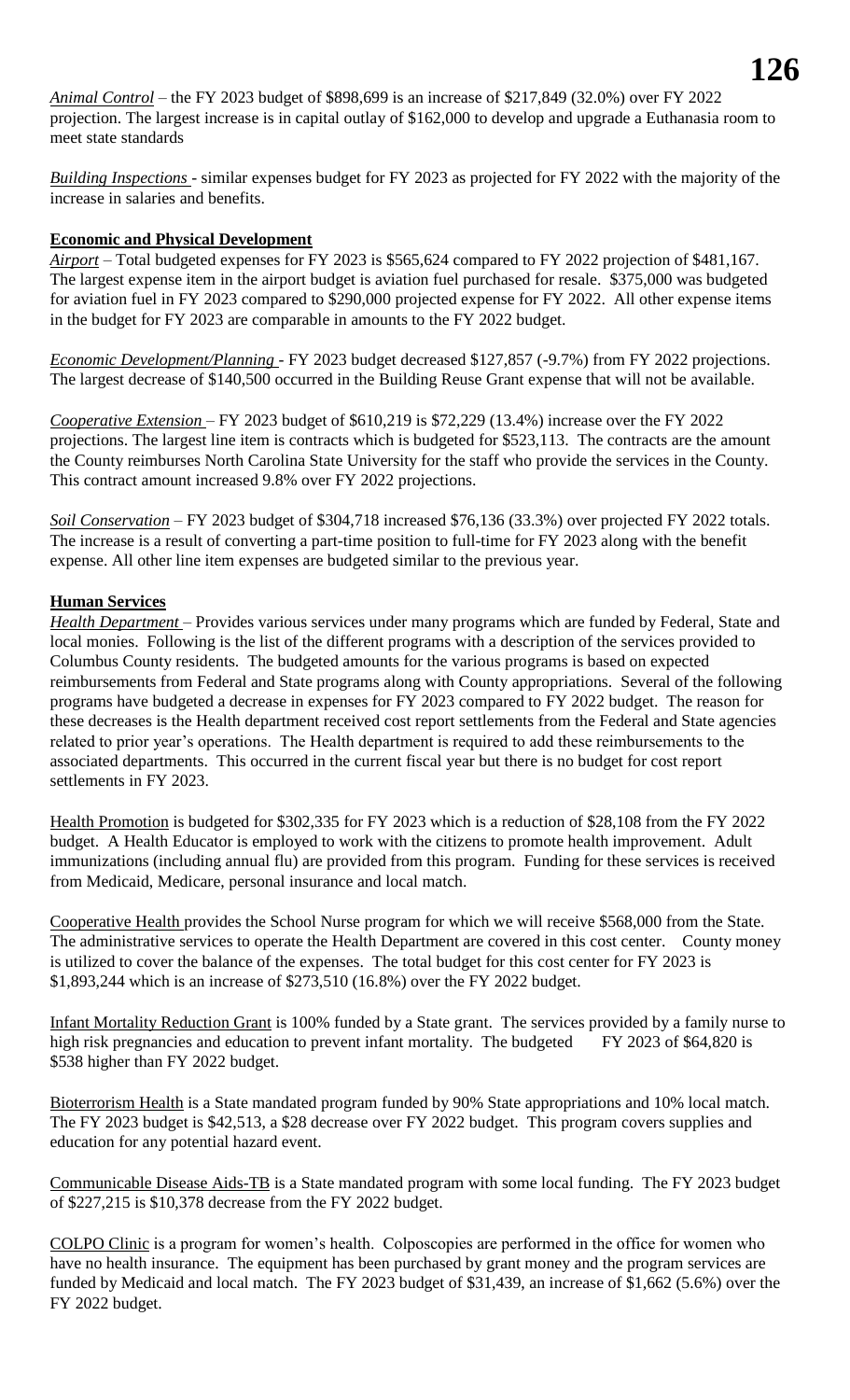Family Planning is a State mandated program that is funded by Medicaid, personal insurance and County funds. This program provides birth control supplies and information to low income women of child bearing age. This program is one of the larger programs provided by the Health Department with a FY 2023 budget of \$508,873. This is a decrease of \$67,188 (-11.7%) from the FY 2022 budget.

Immunization is a State mandated program providing children with immunizations for flu and other vaccinations. The program is funded by Medicaid. The FY 2023 budget of \$46,853 is an increase of \$1,466 (3.2%) from the FY 2022 budget.

Child Services Coordination is a program reimbursed by Medicaid to provide health services to small and infant children. The FY 2023 budget of \$165,596 is an increase of \$13,301 (8.7%) over FY 2022 budget.

Child Healthcare is a State mandated program to provide well care visits to children from low income families. Reimbursement for this program is received from Medicaid, private insurance and county funds. The FY 2023 budget of \$269,438 is \$16,257 (-6.7%) lower than the FY 2022 budget.

Maternal Health is a State mandated program that provides healthcare for pregnant women who have no payer source or low income. Reimbursement is received from Medicaid, State programs and County appropriations. The FY 2023 budget of \$390,706 is a decrease of \$25,156 (-6.0%) from the FY 2022 budget.

WIC program provides vouchers for food for low income women and infant children. This program is 100% funded by Federal funds. The FY 2023 budget of \$339,541 is a decrease of \$3,220 (-1.0%) from the FY 2022 budget.

Dental program goes to local schools and provides services to children who have no dental coverage. It is funded by Medicaid and County appropriations. The FY 2023 budget of \$365,717 is a decrease of \$60,961 (- 14.3%) from the FY 2022 budget.

Maternal Case Work is fully funded by Medicaid to provide services to child bearing women in Columbus County. The FY 2023 budget of \$226,604 is an increase of \$19,302 (9.3%) from the FY 2022 budget.

Environmental Health is a State mandated program that places septic and wells on site according to the laws of NC for residential and commercial customers in the County. The staff also inspects local restaurants, nursing homes, hotels, bed and breakfasts according to the State law. It utilizes permit and inspection fees to cover the cost of service along with additional funds from the County. The FY 2023 budget of \$436,995 is an increase of \$44,248 (11.3%) over the FY 2022 budget.

Comp Breast Screening is 100% funded by the State to perform breast screenings for low income individuals. The FY 2023 budget of \$15,559 is similar to the FY 2022 budget of \$15,562.

Communicable Disease STD Drug is a State funded program to purchase drugs. The FY 2023 budget of \$3,000 is the same amount as last fiscal year's budget.

Other Health Services provides all other women's health services including pregnancy testing that does not fall in any of the above programs. Reimbursement is from the Medicaid program and County appropriations. The FY 2023 budget of \$47,225 compares to the FY 2022 budget of \$42,706.

Teen Pregnancy Prevention is a grant-funded program that teaches teens the required NC comprehensive sex education course. The program is funded by the grant and a county in-kind match. The FY 2023 budget of \$103,077 is similar to the FY 2022 budget.

The Health Department total budgeted expenses for FY 2023 are \$5,480,750 which is a decrease of \$7,671 from the FY 2022 budget.

*Social Services* – provides the following services to the citizens of Columbus County:

-Food Stamp benefits that are federally reimbursed.

-Work First Block Grant program assists individuals in locating and obtaining employment, transportation to the work site, assists clients that are considered within poverty level with eligible expenses to keep them employed and their families in place. This program is federally funded. -Child Support Program

-Energy assistance to low income individuals funded by State and Federal monies.

-A portion of reimbursement from federal sources for day care workers.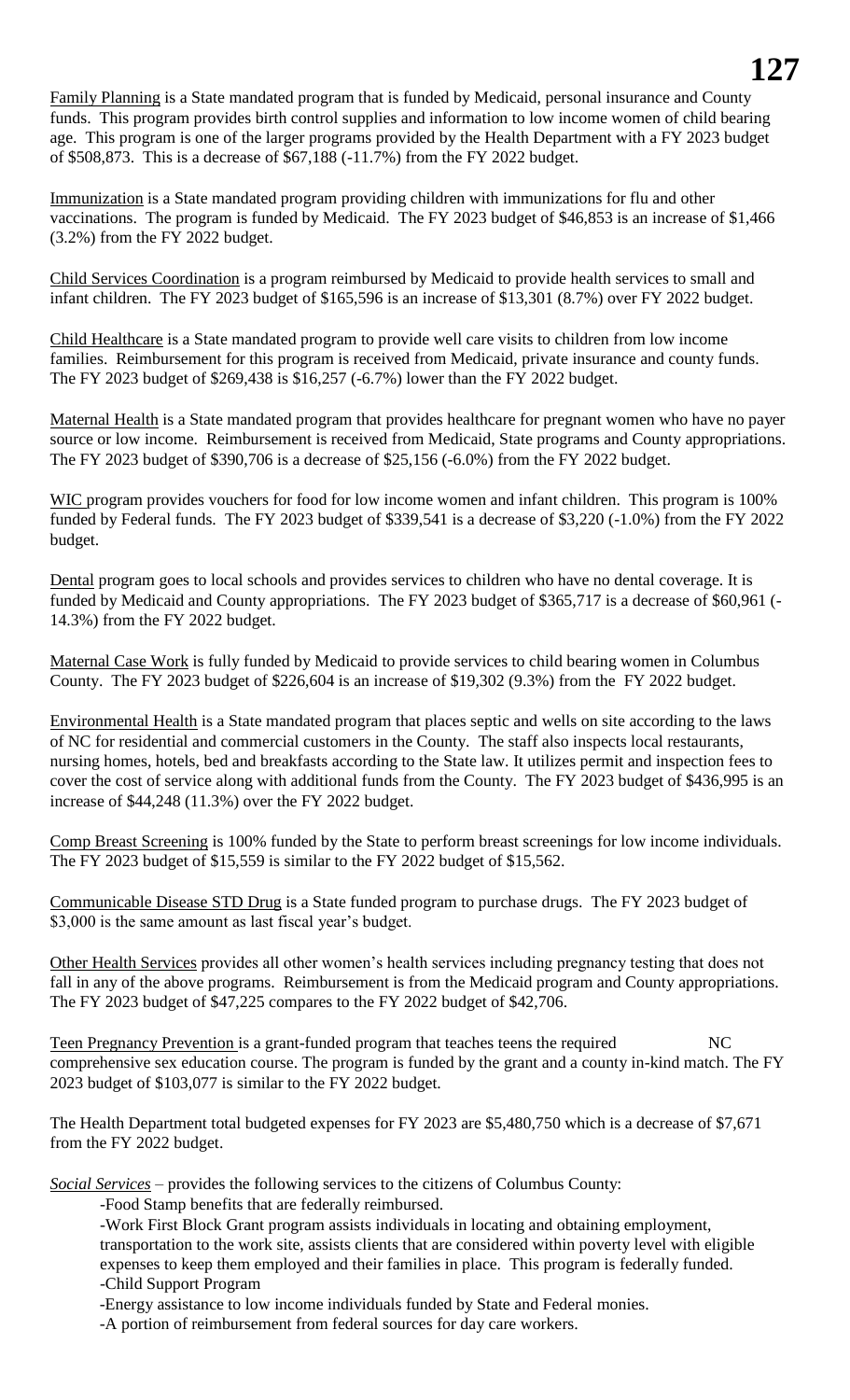-Managing Foster care of placing the children and reimbursing for their living expenses -Transportation for Medicaid recipients to medical appointments and possible lodging if necessary.

Many of the programs receive both federal and state funds for providing the services. The FY 2023 total budget for Social Services is \$11,521,359. This represents an increase of \$195,706 (1.7%) over FY 2022 budget.

*Veteran Services* assists Columbus County veterans in filing their claims to the Veterans Administration for compensation, healthcare benefits, education and any other benefits available to veterans. The FY 2023 budget of \$166,143 was an increase of \$6,654 (4.2%) over FY 2022 budget. Per the geographic distribution provided by the Veterans Association, approximately 3800 veterans in Columbus County received compensation and other benefits from the VA in 2019 fiscal year totaling \$43,953,000, an average of \$11,566 per veteran.

*Aging-* provides various services to the elderly residents of Columbus County. The following list of services are funded by State grants and local appropriations in resident's homes and at various public sites.

Information/Case Assistance is funded with monies from the State Home Community Care Block Grant and a 10% County match. Staff provide information and assistance to elderly for home ramps, rails and other features to assist mobility at the home. Ensure, a liquid nutrition, is sold to the elderly at cost along with medication assistance provided by the staff to the residents. The FY 2023 budget for this service is \$211,940 an increase of \$64,214 (43.5%) from FY 2022 budget.

Personal Care Services is funded by State grants and the Medicaid program. In home services is provided by CNA's to low income senior citizens. The FY 2023 budget for this service is \$270,938, a decrease of \$21,419 (-7.4%) from the FY 2022 budget.

Community Alternative Program provides staff to manage the care of a senior family member by other family members or neighbors. State grant and primarily Medicaid provide funding for this service. The FY 2023 budget of \$744,940 is a decrease of \$51,187 (-6.4%) from the FY 2022 budget.

Chore Title III B Title XX is largely Medicare funded program. This service is provided by CNA's at different hours and different levels of care in the homes of the elderly. The FY 2023 budget of \$406,643 is an increase of \$73,772 (22.2%) over FY 2022 budget.

Congregate Nutrition is the expense funded by State monies to provide food to the senior citizens at the area senior centers. The FY 2023 budget of \$304,503 is an increase of \$30,857 (11.3%) over FY 2022.

Home delivered meals is a program funded by State grants. The FY 2023 budget of \$178,702 is an increase of \$19,598 (12.3%) from the FY 2022 budget.

The total FY 2023 Aging budget for all the services listed above is \$2,117,666, an increase of \$115,835 (5.8%) from the FY 2022 budget. The total budget is based on the grants and reimbursements projected to be received from the State and Federal government in the coming year.

The Aging department also oversees seven senior centers in Columbus County. These senior centers provide meals, exercise classes and activities to the senior citizens of that community. Listed below are the seven centers with the FY 2023 budget compared to FY 2022 budget:

| Location                           | FY 2022 Budget | FY 2023 Budget |
|------------------------------------|----------------|----------------|
| <b>Bolton Senior Center</b>        | \$82,322       | \$88,296       |
| <b>Bug Hill Senior Center</b>      | \$78,473       | \$85,211       |
| <b>Chadbourn Senior Center</b>     | \$77,677       | \$79,343       |
| <b>Tabor City Senior Center</b>    | \$80,669       | \$89,652       |
| <b>Whiteville Senior Center</b>    | \$170,002      | \$174,758      |
| <b>Fair Bluff Senior Center</b>    | \$71,240       | \$74,108       |
| <b>East Columbus Senior Center</b> | \$76,919       | \$82,059       |
| TOTAL                              | \$637,302      | \$673,427      |

Total FY 2023 budget for all senior centers of \$673,427 increased \$36,125 (5.7%) over FY 2022 budget. The senior centers are funded with Federal grants and County appropriations.

Medical Examiner FY 2023 budget is \$30,500 compared to the FY 2022 budget of \$72,000.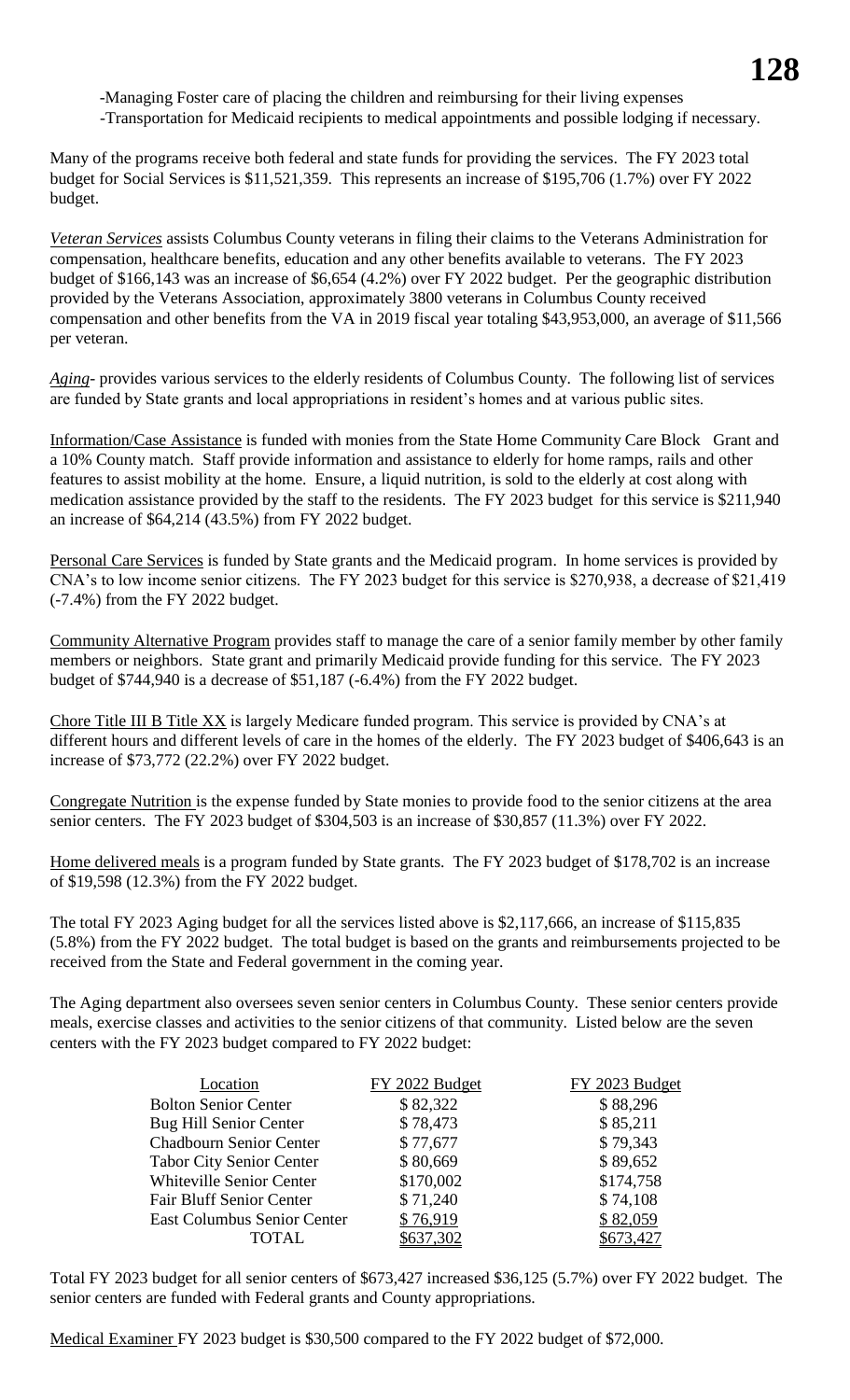## **Cultural and Recreational**

*Library* FY 2023 budget of \$1,681,180 is \$214,132 (14.6%) over the FY 2022 projected expenses of \$1,467,048. Several open positions are budgeted to be filled in FY 2023. This budget covers the operations of the main library plus 5 branches. The largest single non-salary related line item in the budget is \$85,000 for books.

*Parks and Recreation* staff maintain 26 properties that include 20 public parks, Columbus County Airport, Farmer's Market, Chadbourn Railroad Depot and two additional County properties. Revenue is generated from registration fees for basketball and soccer programs and rental of various facilities to the public. The FY 2023 budget of \$644,122 increased \$78,863 (14.0%) over FY 2022 projections. Included in FY 2023 budget is \$23,500 lease expense for vehicles obtained under the Enterprise program and \$14,079 for a new mower.

#### **Education**

A portion of the sales tax received is restricted for school and economic development expenditures. Following is the breakdown of our sales and use tax we budgeted to receive in FY 2023 compared to FY 2022 projected:

| Sales & Use Tax revenue                              | Projected FY 2022 | Budgeted FY 2023 |
|------------------------------------------------------|-------------------|------------------|
| 1 cent sales tax article 39                          | \$4,361,999       | \$4,743,871      |
| $\frac{1}{2}$ cent sales tax article 40              | \$2,289,000       | \$2,537,940      |
| $\frac{1}{2}$ cent sales tax article 42              | \$1,012,266       | \$1,112,615      |
| $\frac{1}{2}$ cent sales tax article 44              | \$2,466,361       | \$2,482,563      |
| $\frac{1}{2}$ cent sales tax – county school art. 40 | \$700,231         | \$773,439        |
| $\frac{1}{2}$ cent sales tax – city school art. 40   | \$285,009         | \$314,250        |
| Second $\frac{1}{2}$ cent sales tax – city art. 42   | \$439,058         | \$482,177        |
| $\frac{1}{2}$ cent sales tax county school art. 42   | \$1,080,340       | \$1,186,746      |
| <b>Total Sales &amp; Use Tax revenue</b>             | \$12,634,264      | \$13,633,601     |

The state calculates the allocation of the sales tax for the different articles listed above. We based our budget for FY 2023 on the recent trends for the past year.

Article 39 is 100% for the County to use towards general operations without any restrictions. Article 40 restricts 30% to be used for County and City of Whiteville schools with the remaining 70% for general county operations. Article 42 restricts 60% to be used for County and City of Whiteville schools with the remaining 40% for general county operations. Article 44 restricts that 100% be used for County and Whiteville City schools, Southeastern Community College and Economic Development.

Every year the schools and college request amounts for operations and capital during the budget process. The last several years, the operating expenses budgeted for the schools and the college have been increased 3% over the previous year. We budget the same amount of operating expense per ADM per school. The FY 2023 budget has an increase of 11% per ADM per school over FY 2022 budget.

The schools and college have provided a list of capital projects for which they are seeking reimbursement from the County to fund. Both the city and county schools have debt which is paid by the County. For FY 2023, we are utilizing article 44 sales tax revenue to cover the debt payments of \$631,461 for County schools and \$684,315 for Whiteville City schools. The FY 2023 budget to the schools and college for capital expenditures totals \$4,209,399 compared to FY 2022 projected \$3,921,786.

The total revenue received from fines and forfeitures \$141,000 and ABC profit distribution \$145,000 for FY 2023 budget will be distributed between city and county schools based on the number of students.

#### **Special Appropriations**

Total special appropriations budgeted for FY 2023 is \$1,024,128, a decrease of \$172,490 (-14.4%) from the FY 2022 budget. Following is the list of the Special Appropriations budgeted for FY 2023 compared to the FY 2022 budget:

|                            | FY 2022   | FY 2023   |
|----------------------------|-----------|-----------|
| Rent/Lease Agreements      | \$80,000  | $S - 0 -$ |
| Daytime Rescue Squads      | \$225,000 | \$225,000 |
| Fire/Rescue Appropriations | \$258,917 | \$258,309 |
| R.S.V.P.                   | \$20,000  | \$20,000  |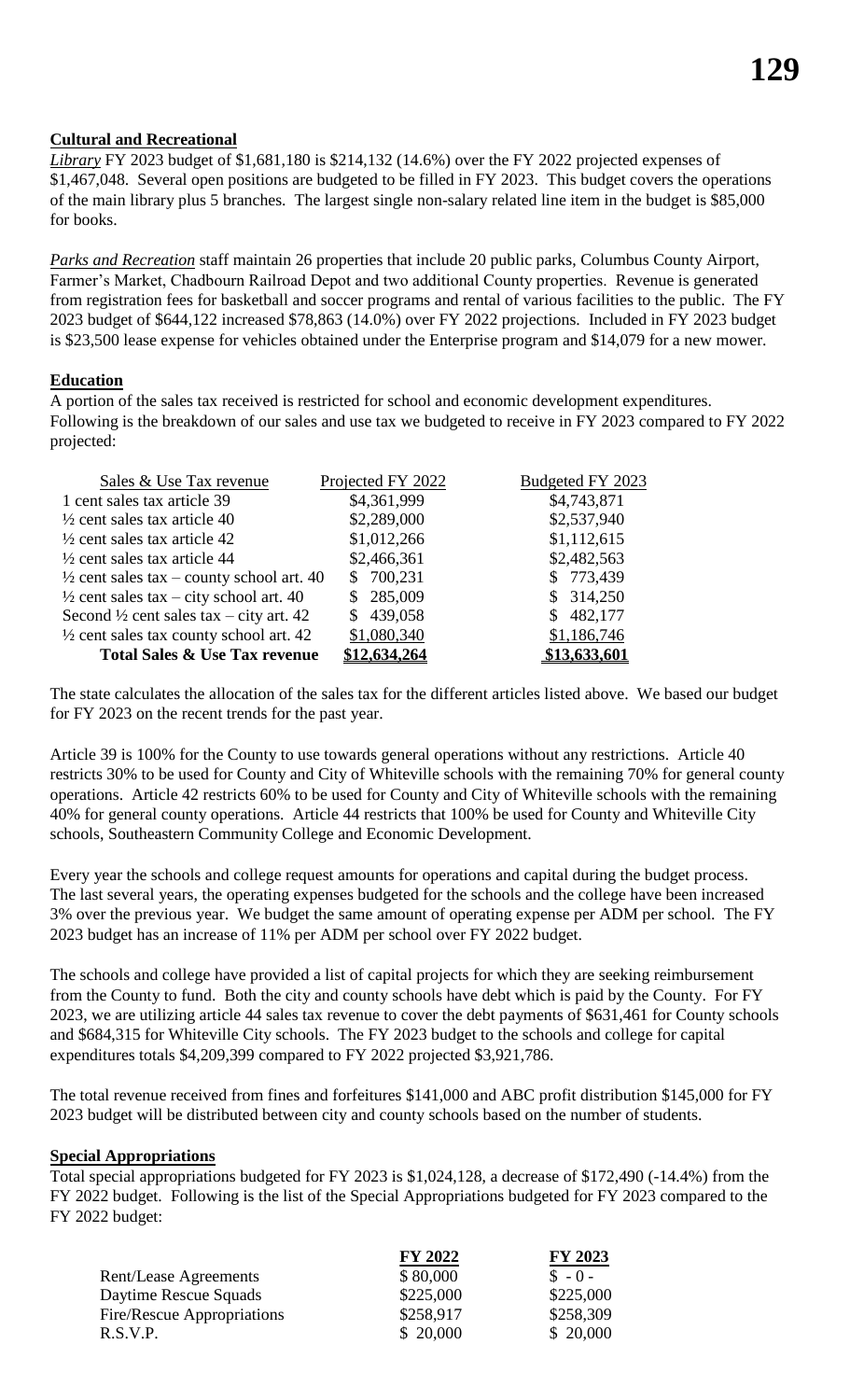| Arts                                          | \$<br>3,000        | \$<br>3,000  |
|-----------------------------------------------|--------------------|--------------|
| Sickle Cell                                   | \$<br>1,000        | \$<br>1,000  |
| Cape Fear-Res Con Dev                         | \$<br>9,000        | \$<br>9,000  |
| Mental Health                                 | 60,000<br>\$       | 60,000<br>\$ |
| <b>Council of Government</b>                  | \$<br>24,367       | 24,367<br>\$ |
| Southeastern Economic Development             | \$<br>5,229        | \$<br>4,556  |
| <b>CCAVE</b>                                  | \$<br>1,500        | \$<br>1,500  |
| <b>Forest Service</b>                         | \$248,542          | \$275,000    |
| Literacy Council – Spelling Bee               | 2,000<br>\$        | 2,000<br>\$  |
| <b>Families First</b>                         | \$<br>8,000        | 8,000<br>\$  |
| Misc. Appropriations                          | \$<br>1,000        | \$<br>1,000  |
| <b>Special Child Adoptions</b>                | \$<br>68,928       | \$<br>61,434 |
| Cape Fear River Assemb                        | \$<br>462          | \$<br>462    |
| <b>Rope Rescue Team</b>                       | 51,107<br>\$       | 22,000<br>\$ |
| <b>Water Rescue</b>                           | 41,674<br>\$       | 14,000<br>\$ |
| <b>ABC Bottle Tax Dist. For Mental Health</b> | 15,000<br>\$       | 21,000<br>\$ |
| <b>Columbus County Dream Center</b>           | \$<br>7,500        | \$<br>7,500  |
| <b>Columbus County Chamber of Commerce</b>    | \$<br>5,000        | \$<br>5,000  |
| Town of Chadbourn                             | 60,000<br>\$       | \$<br>$-0-$  |
| TOTAL                                         | <u>\$1,196,618</u> | \$1,024,128  |
|                                               |                    |              |

#### **Debt Service**

The FY 2023 budget for debt service totals \$4,436,002, an increase of \$646,657 from FY 2022 projections. Transfer from the General Fund for FY 2023 totals \$2,260,538. Items included in this total are \$674,250 for the courthouse annex project, \$955,831 for the Viper radio system, \$427,671 for BB&T complex and \$202,786 for BB&T Pinckney Street office. Budgeted for FY 2023 was expense for school debt of \$631,461 for County schools and \$684,315 for Whiteville schools. \$859,688 is included in FY 2023 for debt payments from the Water System.

#### **WATER FUND**

The Water Fund is comprised of 5 water districts. Total revenue budgeted for FY 2023 for all 5 districts is \$4,470,696, an increase of \$600,254 (15.5%) from FY 2022 projections. Budgeted revenue is based on the average received for the past fiscal year plus a 2.5% rate increase. The consolidated water rate system will increase 2.5% effective July 1, 2022 which will result in an approximate increase of \$1.25 per month in the average residential customer's bill.

Total combined expenses budgeted for the 5 water districts for FY 2023 is \$4,470,696, an increase of \$784,806 from FY 2022 projections. No change in staffing and all other operating expenses are budgeted based on FY 2022 projections. Four of the water districts have expense to "transfer to General Fund" as partial repayment of the advance received to install the AMR system.

#### **OTHER FUNDS**

Other Funds include those listed in the table below:

|                                 | <b>Adopted Budget</b><br>FYE 6/30/2021 | <b>Adopted Budget</b><br>FYE 6/30/2022 | Proposed Budget<br>FYE 6/30/2023 |
|---------------------------------|----------------------------------------|----------------------------------------|----------------------------------|
| Solid Waste                     | \$5,035,404                            | \$5,567,405                            | \$6,016,446                      |
| <b>Tabor City Incubator</b>     | 40,000<br>\$                           | \$<br>34,000                           | 30,000<br>\$                     |
| <b>Public Transportation</b>    | \$1,262,759                            | 900,560<br>\$                          | \$1,165,574                      |
| <b>NC 911</b>                   | 325,811<br>S                           | \$<br>318,748                          | 694,600<br>S.                    |
| <b>HUD</b>                      | \$1,912,317                            | \$1,723,350                            | \$1,850,882                      |
| <b>Entrepreneurship Center</b>  | \$<br>$-0-$                            | \$<br>50,000                           | 486,000                          |
| <b>Rescue Units</b>             | 783,873<br>S                           | \$<br>751,618                          | 849,681                          |
| Fire Departments                | \$1,876,163                            | \$1,799,633                            | \$2,034,697                      |
| Sheriff's Special Alcoh/drug \$ | 43,163                                 | 70,000<br>\$                           | $-0-$                            |
| Fines & Forfeitures             | 197,016<br>\$                          | \$<br>141,000                          | 141,000                          |
| <b>Municipal Tax Revenues</b>   | \$5,523,438                            | \$5,523,438                            | \$6,243,277                      |
| <b>Revaluation Services</b>     | 20,000                                 | 20,000                                 | 20,000                           |
| TOTAL                           | \$17,019,944                           | \$16,899,752                           | \$19,532,157                     |

*Solid Waste* – the FY 2023 budgeted revenue for solid waste of \$6,016,446 is an increase of \$1,998 over FY 2022 projected revenue.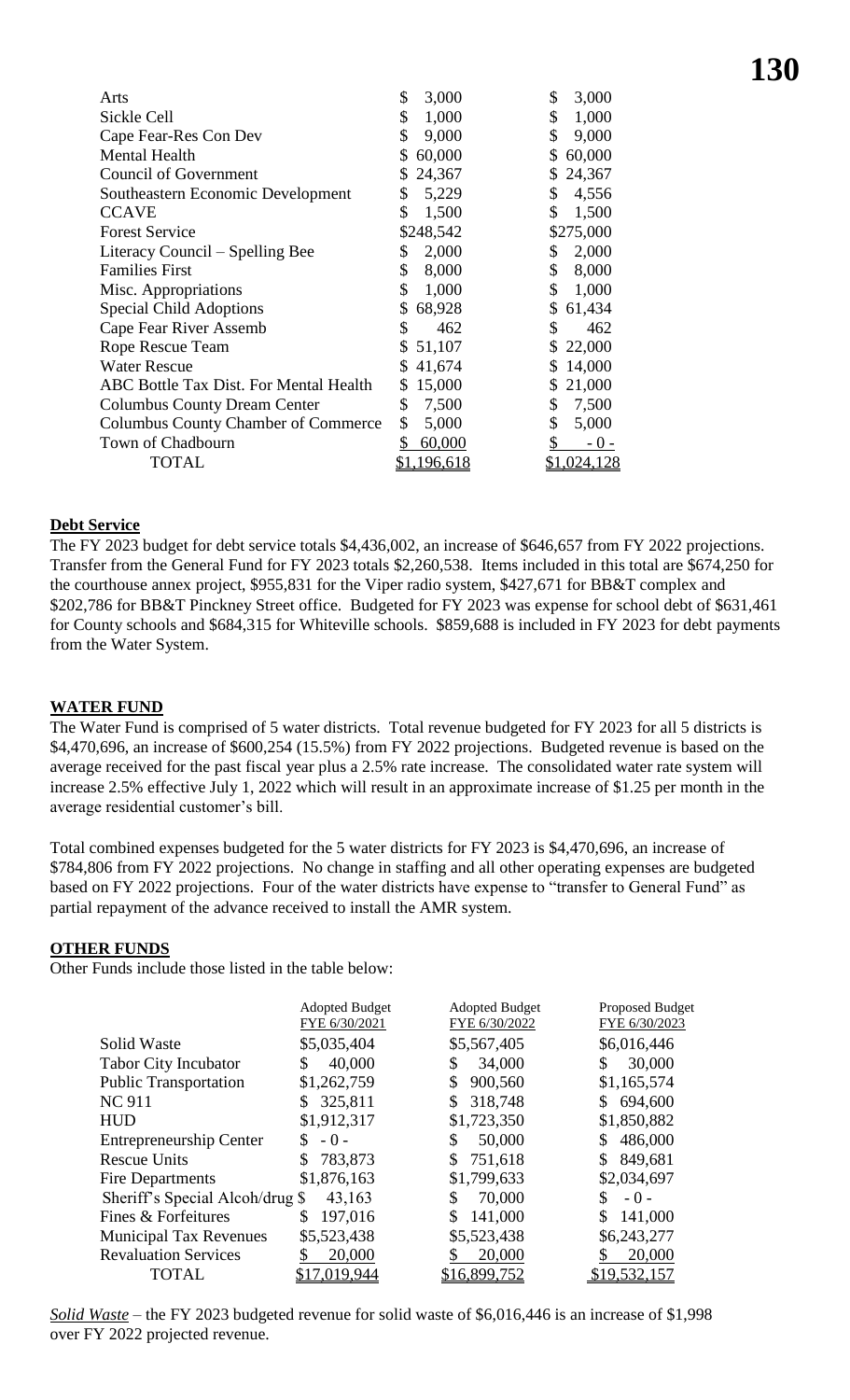The FY 2023 budgeted expenses increased \$119,742 (2.0%) over FY 2022 projections. All other expense line items are similar to last budget year.

*Tabor City Incubator* - FY 2023 budget has decreased \$4,000 from FY 2022 budget due to a decrease in maintenance and repairs to the building and grounds.

*Public Transportation* – the FY 2023 budget of \$1,166,568 is an increase of \$447,523 (62.2%) over FY 2022 projections. The increase in the budget is due to additional funds provided by NC DOT to purchase several buses. The FY 2023 budget includes \$40,369 contribution from County funds. The remainder of the budget is financed by NC DOT.

*NC 911* – is funded 100% by the state. The FY 2023 budget includes \$400,000 to replace the current CAD system.

*HUD* – is funded 100% by federal funds. The FY 2023 budget of \$1.8 million increased 3.6% over FY 2022 projections. The majority of expenses are similar to the past year.

*Entrepreneurship Center* – space has been developed in County buildings for start-up office space for new businesses. The budgeted revenue for FY 2023 includes \$36,000 from rent and \$450,000 from a Golden Leaf grant to renovate the space.

The expenses for utilities, supplies, telephones and maintenance and repairs are budgeted at \$486,000 for FY 2023.

*Rescue Units* – are funded by a special district tax for the City of Whiteville and a 2 cent County Rescue Tax. The FY 2023 budget includes \$221,025 for the special district tax and \$628,656 for the 2 cent tax. These two taxes total \$849,681 which is an increase of \$110,494 (14.9%) from the FY 2022 projections. The total FY 2023 budget is redistributed to rescue units with \$221,025 for the district and the balance divided equally, \$78,582 to each of the following rescue units – Cerro Gordo, Acme Delco Riegelwood, Buckhead, Chadbourn, Fair Bluff, Lake Waccamaw, Nakina and Tabor City.

*Fire Departments* – the special fire tax that is collected is repaid to each of the fire districts. Based on the collections for the current fiscal year, the FY 2023 budget of \$2,034,697 is an increase of \$238,623 (13.3%) from the FY 2022 projected. Below is the FY 2023 budgeted amount for each fire department compared to the FY 2022 projected:

|                                | <u>Projected</u>   | <b>Budget</b> |
|--------------------------------|--------------------|---------------|
|                                | FY 2022            | FY 2023       |
| Evergreen                      | \$70,519           | \$79,745      |
| St. James                      | \$22,169           | \$25,074      |
| North Whiteville               | \$173,879          | \$196,748     |
| Nakina                         | \$105,313          | \$119,072     |
| Old Dock                       | \$60,785           | \$68,733      |
| Hallsboro                      | \$64,817           | \$73,291      |
| Roseland                       | \$86,363           | \$97,675      |
| Yam City                       | \$135,818          | \$153,466     |
| Acme Delco                     | \$386,353          | \$436,785     |
| Klondyke                       | \$125,378          | \$141,735     |
| <b>Coles Service</b>           | \$ 86,104          | \$100,589     |
| Cerro Gorda                    | \$ 87,084          | \$98,580      |
| Williams Township              | \$106,771          | \$120,729     |
| <b>White Marsh-Welch Creek</b> | \$50,161           | \$56,710      |
| <b>Brunswick</b>               | \$157,537          | \$178,630     |
| <b>Bolton</b>                  | \$42,679           | \$48,243      |
| <b>Buckhead</b>                | \$<br>21,102       | \$23,851      |
| <b>Remit to District</b>       | \$<br>13,242       | \$15,041      |
| <b>TOTAL</b>                   | <u>\$1,796,074</u> | \$2,034,697   |

*Fines & Forfeitures* – money collected through the court system for fines and forfeitures is submitted to the County from the Clerk of Courts. This money is then distributed to the school systems based on the ADM number. For FY 2023, we have budgeted \$141,000 which is the same as we projected to receive for FY 2022.